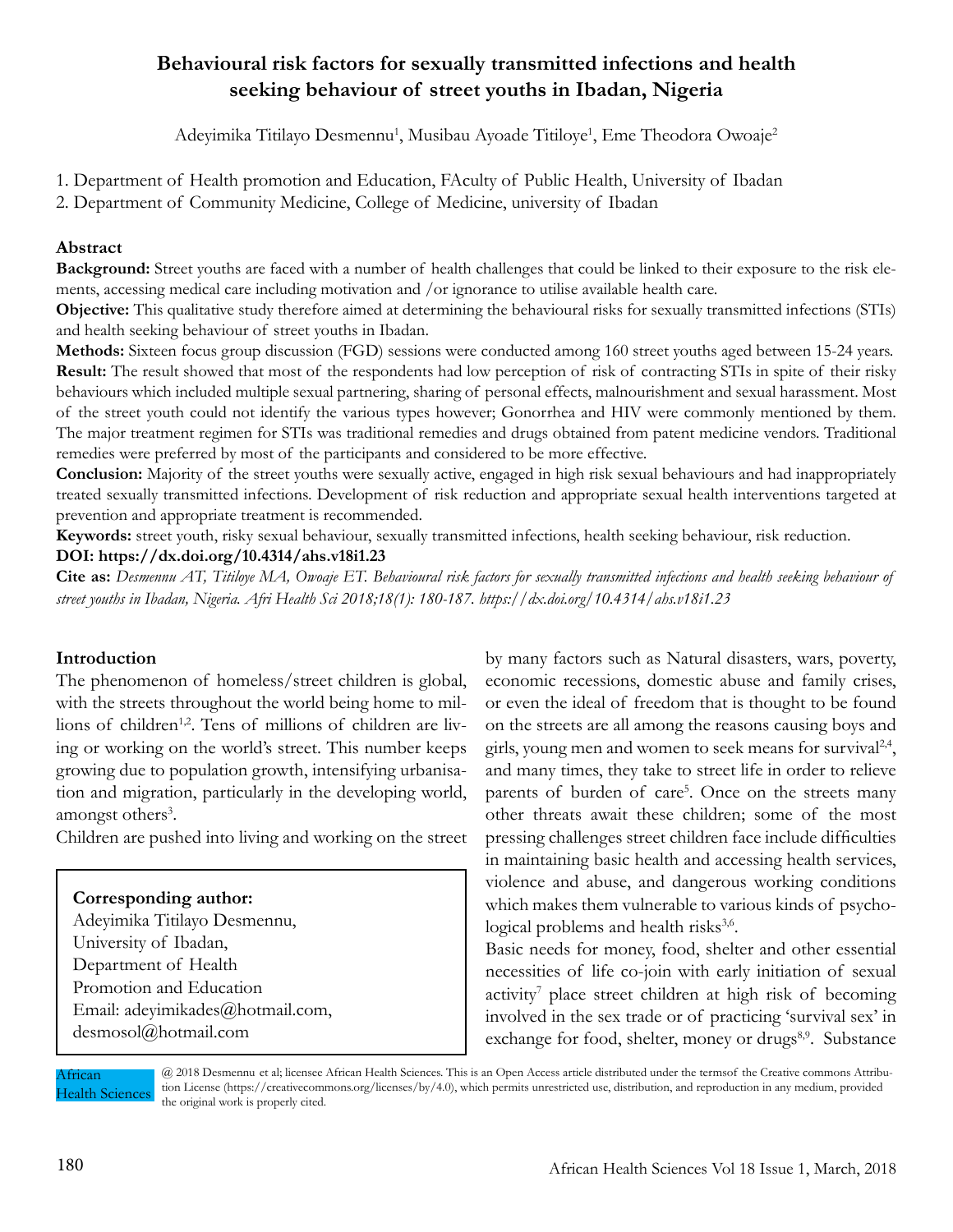use also increases the likelihood that individuals will engage in risky sexual behaviours, for example, non-condom use and multiple sexual partner patterns which put them at risk of sexually transmitted infections (STIs) and  $\rm HIV/AlDS^{10,11,6}.$ 

In spite of the visibility of the street youths, they have limited access to basic services, such as education, healthcare and housing drawing attention to them for advocacy and policy-making by the government4. Street children reported limited access to health care. Barriers<sup>12</sup> included cost, minority status, stigmatization by providers, distrust in quality of care, and difficulty finding time to seek care because of lost or meagre earnings<sup>13,14</sup>. Two studies found that a majority of street youth did not seek medical help for ailments instead they tend to ignore their symptoms or self-medicate when  $\mathrm{d} \mathbf{l}^{12}$ .

Evidence from studies in sub-Saharan countries indicate that many young people on the streets are sexually active and engage in risky sexual behaviours such as unprotected sexual intercourse, commercial sex, homosexuality and multiple sexual partnering<sup>6,15,16</sup>. Araoye<sup>17</sup> in a study of female adolescent hawkers in motor parks and truck stops in Ilorin, Nigeria reported that half of the respondents were sexually experienced and their first partner was someone within the motor park. Sixty percent claimed to have been sexually harassed by men while hawking and the harassment was usually accompanied by promises of gifts. In another study by Olley<sup>18</sup> emphasis was laid on street life and participation in the street culture which often increases the vulnerability of street youths to sexual health problems including STIs among other possibilities.

The hawkers were also exposed to sexual exploitation, harassment, coercion, and abuse. Asante<sup>6</sup>, in a study of street children in Accra, Ghana; reported alcohol use as independently associated with the four indices of risky sexual behaviour (ever had sex, non-condom use, multiple sexual partners and survival sex). In South Africa, Swart-Kruger and Richter<sup>19</sup> reported that the street children were knowledgeable about HIV/AIDS but their perceived risk was low.

### **Rationale**

Research indicates that out of school youths in Nigeria are generally more sexually active and participate more frequently in risky sexual behaviours than their counterparts in school<sup>20</sup>. Practices such as networks of concurrent sexual relationships which have been implicated as the primary cause of the spread of HIV in parts of sub-Saharan Africa<sup>21</sup> are also reportedly more common in youths on the streets (Dare, Oladepo, Cleland and Badru, 2001). Increased use of illicit drugs as a coping mechanism with the daily stresses had also been reported among these youths. A study of street youths in South Western Nigeria reported that 30% used alcohol and other drugs such as tobacco (14%) and cannabis (10%)<sup>22</sup>. Drug use among street youths has been associated with unprotected sex<sup>23</sup>. The risky sexual behaviours among this population and other behaviours such as drug use are of major public health and social health concern, but there is paucity of current information on these behaviors and the reproductive health needs of these young people. Though the number of young people on the streets has been on the increase in the urban areas of the country, most reproductive health programs have not addressed the reproductive health needs of this vulnerable group. Therefore, the objective of this research was to investigate the risky sexual practices and health seeking behaviours of young people on the streets around the markets and motor parks in Ibadan with the view of developing appropriate interventions to reduce the risk of contracting STIs including HIV and also to educate them on appropriate treatment regimen in case of ill-health.

### **Methodology**

### **Study design**

The study was a qualitative one based within the phenomenological paradigm which attempts to understand people's perceptions, perspectives and understandings of a particular situation. This approach was chosen because of its usefulness in exploration of people's knowledge views and experiences. The other advantage of qualitative methods is that they can be participatory, democratic and empowering<sup>24</sup>. The Focus Group Discussion (FGD) method was used to collect information from study participants utilising an FGD guide which comprises questions related to the background and street life of the participants (including reasons for being on the street), health problems they are faced with, knowledge of sexually transmitted infections including their perceived susceptibility and risks. Additionally, questions related to drug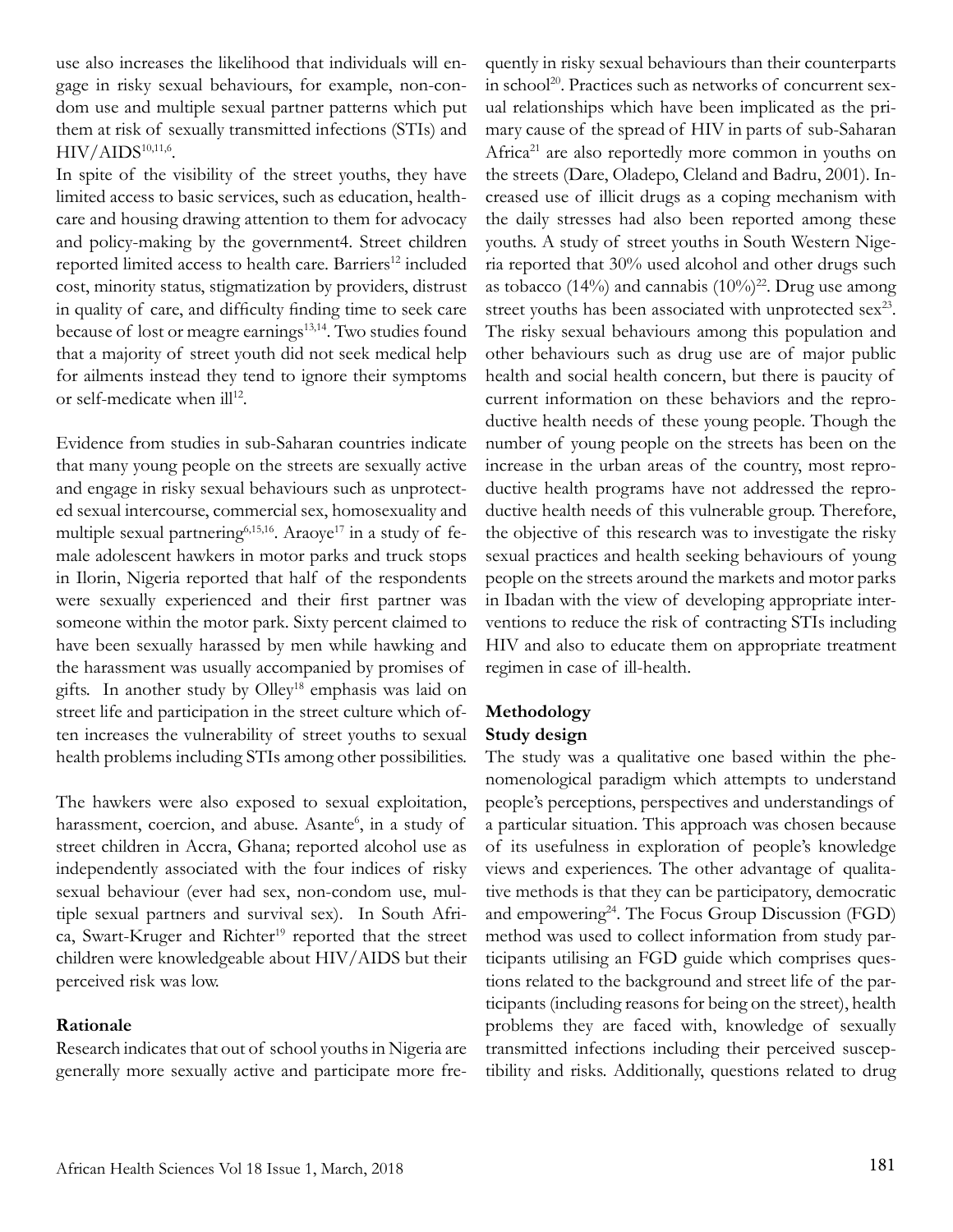use and abuse, exposure to risks, ailments and treatment options adopted by them when they take ill were asked during the sessions. The discussion sessions were facilitated by the investigator in the indigenous language of the participants, which is Yoruba. This descriptive study carried out in major markets, motor parks and commercial areas in Ibadan North and Ibadan South East Local Government Areas (LGA) i.e. Bodija, Mokola, Gate and Oranyan/Bere/ Mapo were the study sites. These areas are a beehive of activity where young people are often found till late in the night. Sixteen focus group discussions were carried out in selected markets and motor parks in Ibadan. This included Bodija and Mokola, Gate and Oranyan respectively. Four FGDs: two female and two male groups were conducted in each of the selected study areas.

### **Study area**

The study location was Ibadan, the capital of Oyo State, which is one of the 36 states in Nigeria. Located in the South-Western part of Nigeria, 90 miles North of Lagos, the city consists of five urban local government areas and has an estimated population of 3 million people approximately 700,000 are under 16 years<sup>25</sup> Ibadan, which is an old city, constitutes many tribes, but is dominated by Yoruba-speaking people.

### **Study population and sampling**

The study population consisted of young people aged between 15 and 24 years in street circumstances i.e. involved in daily street-based activities including unskilled labor, which included scavenging, motor-park tout, bus boy/ vehicle conductors, load carriers/head loading (these are structured groups in the study areas – motor parks and markets) or wandering about on the streets. The study participants in the study areas were identified in groups based on the activity they were engaged. These groups were identified by the research team with the assistance of the community mobilisation officers and by peer recruitment in the two local government areas. Due to the scope of the study, children who were less than 15 years and youths older than 24 years, those who normally returned to a family at the end of the day and those who were less than one year on the street were excluded from the study. Youth between the ages of  $15 - 19$  years constituted the younger group while those between the ages of 20 - 24

years constituted the older youth group and an average of 10 persons were in each discussion group. FGD sessions were held separately by gender and age group of the participants. An extensive community mobilization strategy was utilized in recruitment of the participants. Monetary incentives were not encouraged therefore a consensus was reached on the use of towels and refreshment in the form of fruit drinks and biscuits which were distributed during each session of the FGD.

# **Ethical considerations**

Prior to the commencement of the research, ethical approval to conduct the research was obtained from the Oyo State Ethical Review Committee after an in-depth review of the proposal for compliance with ethical guidelines. Also, permission was obtained from the leaders of the identified groups where necessary. The criteria for selection of samples included voluntary declaration for participation in the study which was documented through an informed consent form, and the ability for transmission of information $26$  respect for persons, especially since the research had no invasive components and posed very minimal risk to the participants. Especially since the parents or guardian were usually out of reach. Permission was also sought from the participants for the use of a tape recorder during the discussion session and this would facilitate capturing of salient information which would come up from the FGD sessions.

# **Data collection and analysis**

Information collected among the subjects were transcribed verbatim, word processed and thematically analyzed.

# **Results**

The following themes were identified from the focus group data and are reported below: (i) Perception of the concept of street youth and health problems. (ii) Knowledge of and perceived susceptibility to sexually transmitted infections (STIs). (iii) Types of treatment for STIs. (iv) Suggested interventions to reduce the spread of STIs.

## **Perception of the concept of street youth and health problems.**

Street youths were regarded by majority of the discussants as young people, either male or females but mostly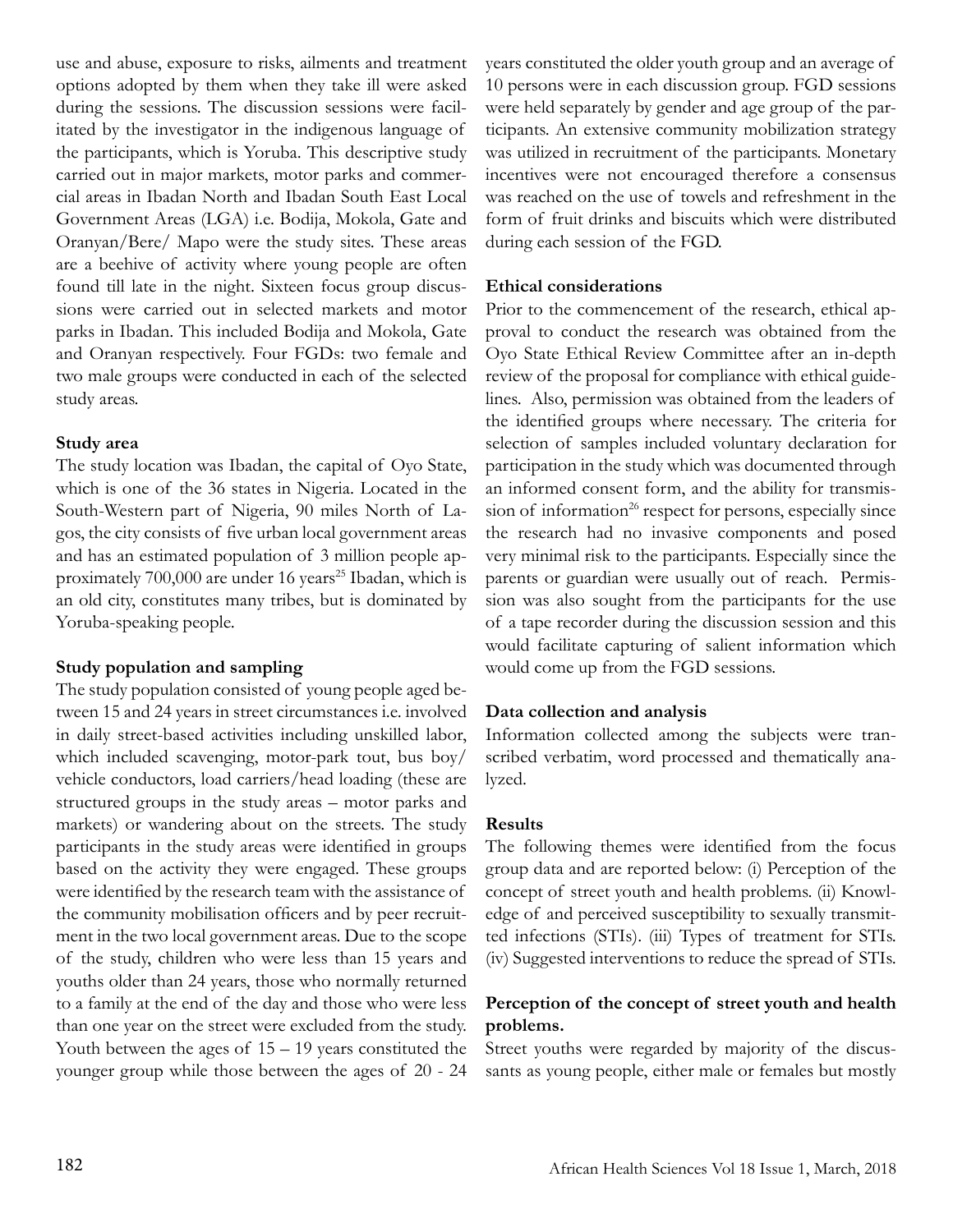males who are poor, jobless, homeless, runaway youths who sleep under bridges in garages and other make shift shelters. They are mostly from dysfunctional families and usually have to fend for themselves Most of these youth smoke cigarettes and marijuana; drink alcohol, engage in drugs and are involved in other dangerous behaviours including sex work. They usually lack care, they could be orphans but most of them have parents. As said by one of the male discussants;

"*There is no one to take care of us and provide what we need, so we have to come and work to meet our needs".*

*Another said; "even when our parent or guardian are around, we still have to work to support the home*"

Street youths are said to work mostly as bus conductors, truck pushers, hawkers/petty trading and are involved in a lot of crime.

- " *we have to do whatever we find around , we have to survive so we don't have a choice and we get roped into a lot of crime*"

Health problems mentioned by the participants include malaria, headaches, respiratory infections, skin diseases, diarrhoea, dysentery and injuries which usually resultsfrom their dangerous way of life. Majority of the females are reported to be exposed to rape, unwanted pregnancies and ritual kidnap. They generally faced embarrassment linked with false accusation including imprisonment and sometimes death. They are usually prime suspects of any criminal act. "We fall sick very often, we have headache, stomach pain, stooling…….."

"*We also have lots of injuries when we work ……….*"

"*Some of our friends get lost, we just wake up and do not find them, and we later hear that they have been stolen (kidnapped)*"

Other problems encountered by street youth include; accidents, substance use, heart problems, hypertension which can result from smoking cigarette, marijuana and cocaine which as stated by a participant "*can also result into madness*", unwanted pregnancies and abortion with all its complications including death. Ritual killing (when a person is killed for sacrificial purposes), rape, kidnap, lack of / poor access to formal education, ill health, poor nutrition, misuse of drugs which could lead to many other complications were some other problems mentioned by the discussants. These can be categorised into violence and sexual abuse – kidnap, ritual killing, rape; risky behaviours - unsafe and unprotected sex, unwanted; adolescent reproductive health issues – unwanted pregnancy, abortion; drug use/abuse – smoking cigarette, marijuana, cocaine. Others include general health challenges – hypertension, poor nutrition etc.

### **Knowledge of and perceived susceptibility to sexually transmitted infections (STIs)**

Concerning their knowledge about STIs, majority of the discussants had heard about STIs although, they could not identify the various types. The most commonly mentioned was Gonorrhea, while a few mentioned Syphilis. However, some of them wrongly believed that Diabetes, yellow fever and malaria can be transmitted through sex. They knew that there were other types of STIs by observed signs and symptoms such as ulcers around the genital area, offensive discharges from the genitals, pain during urination; but could not identify the differences. Their most common source of information about STI was the mass media i.e. television and radio, while a few heard through interpersonal discussion with friends.

About half of the discussants identified HIV/AIDS as a STI, but most knew that it is mostly transmitted through sex. Majority of the discussants affirmed that STIs and HIV/AIDS are diseases that constitute a major threat to street youth. The participants were aware that use of condoms is a sure way to reduce and most likely prevent STI infections although their reported use is low due to reasons like reduction in sexual satisfaction with use of condoms.

Most of the discussants believed that street youth especially females are susceptible to contacting STIs which includes HIV. This is due to the fact that many of the female street youth could easily be lured, forced or coerced into sexual intercourse against their will because they lack required physical, emotional, social and financial empowerment to enable them negotiate sex. Also, many of the female youths on the street are of the younger age group i.e. between 14 and 19 years. These younger age groups are usually taken advantage of by the older men that they sell goods to or just hang out with.

However, when asked personally whether they are susceptible to contracting STIs, almost all the males said "no". When enquiries were made about what they do to protect themselves, they were not willing to discuss this;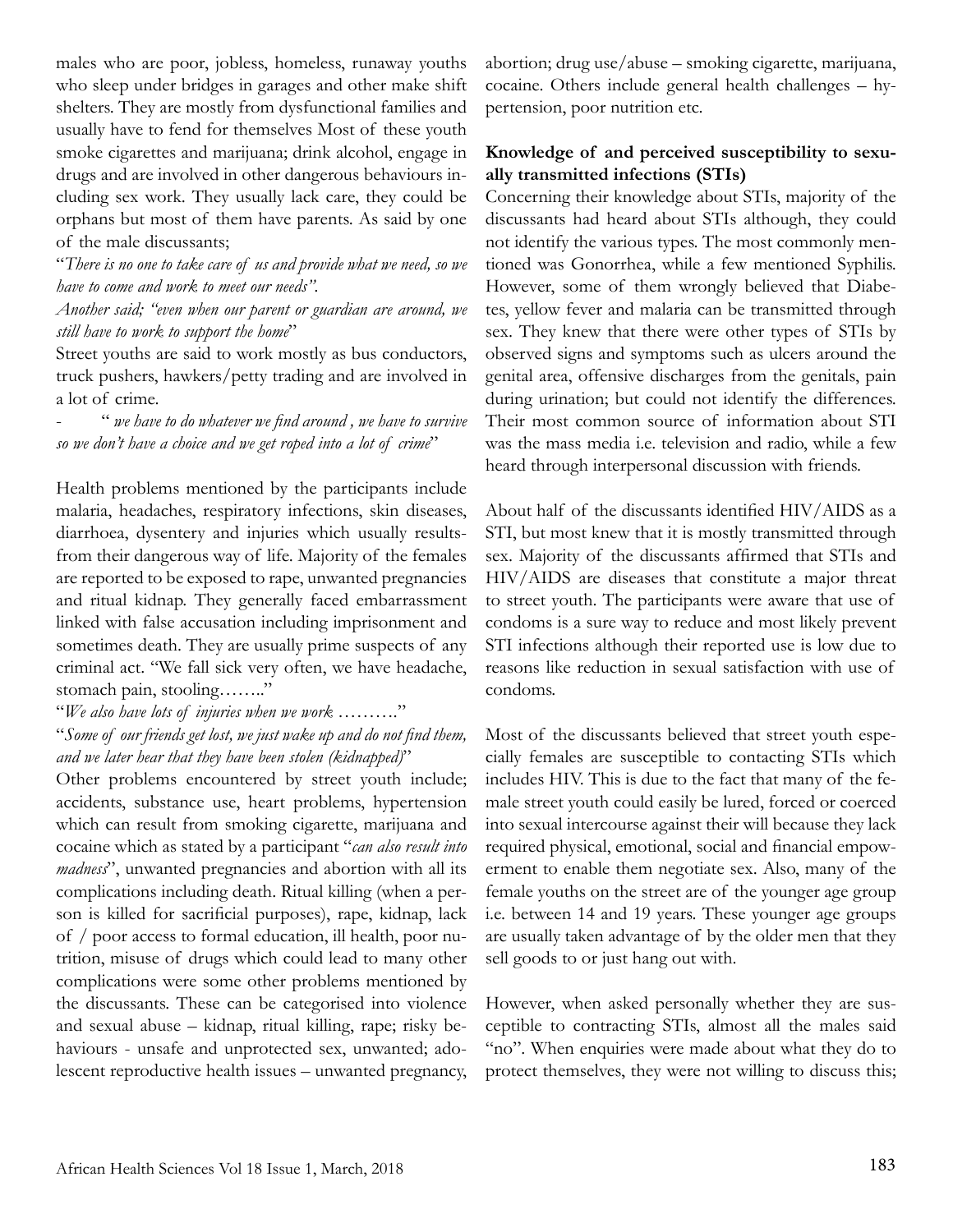they felt, the means of protecting themselves was "their little secret of life". While the males were outspoken about sexuality issues, the females were generally quiet and uncertain in their answers.

### **Types of treatment for STIs**

The two major ways that youth treat these infections are through the use of traditional medicine and modern methods of treatment. Majority of the youths reported that they do not go to hospitals but they visit Patent Medicine Vendors (PMV – informal outlets to over the counter drugs) to obtain drugs without formal prescription. These drugs are usually taken together with the readily available local remedies containing alcohol and traditional medicines.

"*We use a number of medicine at the end of the day when we are tired and when we are sick……………………*."

"*Some of these drugs are given to use by those who have been using them and found out it works for them*".

"*The materials we mix are our own personal secret*…

Majority of the youths preferred the adoption of traditional methods of treatment although, about half of them believed that the two methods could be combined. Only a few of the discussants said modern medicine does not cure the diseases it only suppresses the pain for a while. As said by one of them "*traditional methods works and cures faster, they are very effective*". Examples of concoctions used include; a mixture of Guinness beer, palm-wine and mango tree bark soaked together for a day after which it can be taken, mixture of herbs with hot drinks, "*dongoyaro*", "*sepe*" and unripe pawpaw.

**Suggested interventions to reduce the spread of STIs**

Some intervention activities suggested by the youths for prevention the spread of HIV and AIDS including other STIs were "proper (strategic) enlightenment programmes, group talks, organization of programmes that will encourage the use of condoms and modern medicine, promotion of abstinence, provision of jobs and sponsorship for those who want to go to school or continue schooling by the government, provision of good quality latex condoms (like rough riders – softer than the others) in large quantity and provision of more free HIV test centers, general care for the street youths and provision of housing scheme for the homeless youths". Some of the discussants expressed their concerns as follows:

"*let the government provide good jobs for us that we can do*"

"*I will like to still go to school, I will be glad if I get someone to help me*"

"*we are human too, so if they give us the condoms, like rough riders we will play safe. Rough riders have different types; some next to skin, some are embossed with patterns / studded to help us enjoy sex more*"…

"*we can also form groups to help ourselves, especially the younger ones*"

Youth can be involved in interventions to improve their sexual and reproductive health in a number of ways. These are:

1. Formation / organization of youth clubs (i. e. support groups)

2. Organization of care and counselling groups - to take care of employment for youth, while working together with the government.

3. Utilization of peer education as a strategy for behaviour change among youths

### **Discussion**

Significant findings from this study were that; the challenges and problems faced by street youths are varied and depend on their gender, majority of the discussants had heard about STIs but with wrong beliefs about their causes and mode of transmission. The two major ways that youth treat these infections are through the use of traditional medicine and modern methods of treatment. Intervention activities were suggested to reduce the spread of STIs among street youth.

Similar to reports from Columbia<sup>27</sup> and Pakistan<sup>28</sup> poverty was cited as the main reason for their being on the street. The day-to-day life of the youth was characterized by a constant struggle to generate income and obtain sufficient food. This plight was frequently compounded by different health problems that are related to the unhygienic surrounding and exposure to adverse conditions due to their quest for survival $28,29$ .

In partial conformity to the study carried out in Pakistan by Ali and de Muynck, $28$  in which common illnesses mentioned by street children were persistent high-grade fever, injury, severe diarrhoea and hepatitis (yellow skin), Health challenges of street youths in SouthWest Nigeria included malaria, headaches, respiratory infections, skin diseases, diarrhoea, dysentery and injuries.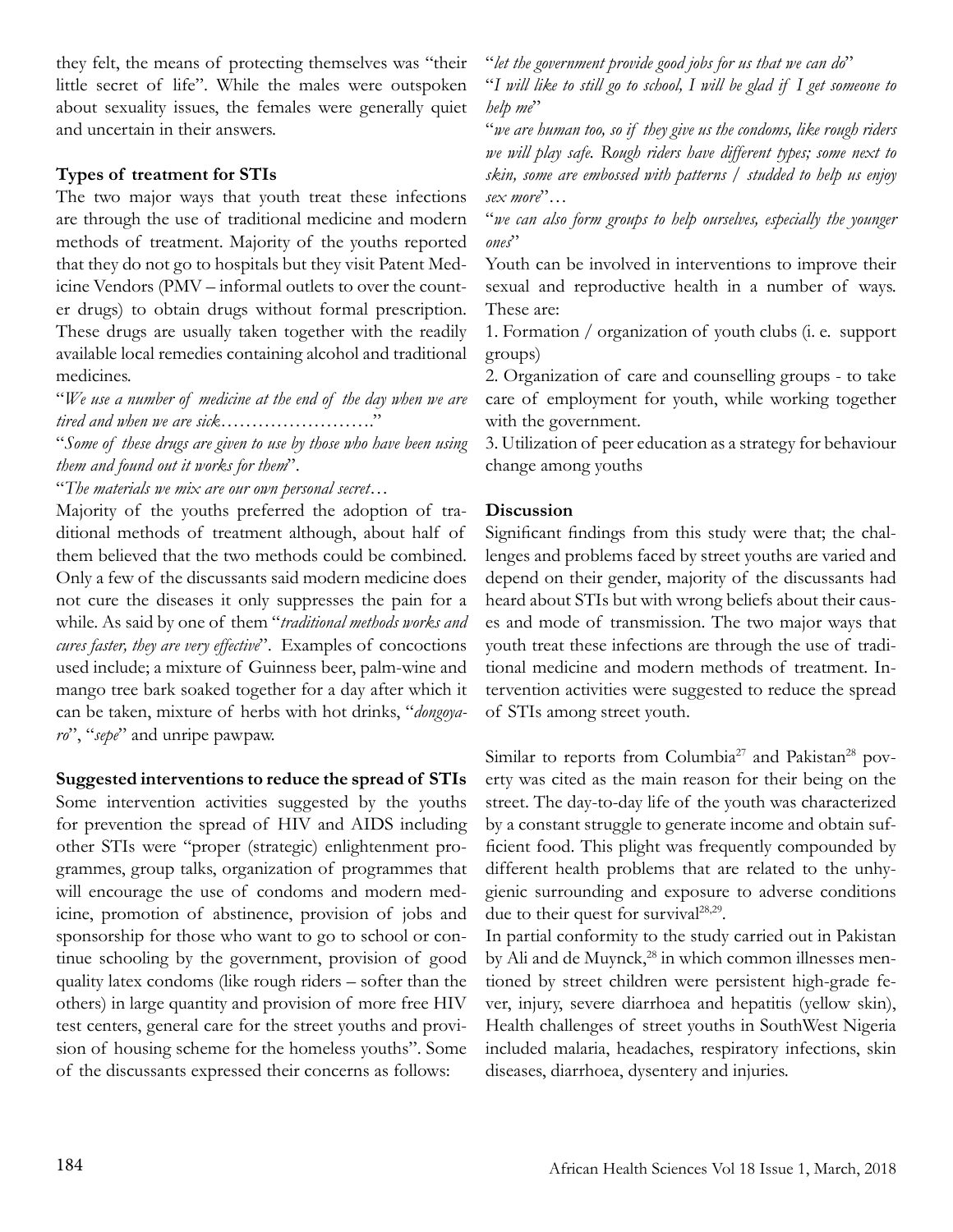The majority of the participants had some knowledge of STIs although, they inadequately described the symptoms, signs and manifestations of the infections; many could not associate the different STIs with their signs and mode of transmission. However, majority of the participants had some knowledge of HIV, its mode of transmission and prevention. This is consistent with the study on HIV knowledge and sexual risk behaviours of street children in Takoradi, Ghana; however, they reported believing that they were not susceptible to contracting HIV30. According to Tyler et  $al<sup>31</sup>$  female youth on the street are more likely to have STIs compared with males. This is confirmed in this study in that female street youth were considered to be more at risk than their male counterpart. This is could be due to the fact that many of the female street youth could easily be lured, forced or coerced into sexual intercourse against their will because they lack required physical, emotional, social and financial empowerment to enable them negotiate sex. Also, many of the female youths on the street are of the younger age group i.e. between 14 and 19 years. These younger age groups are usually taken advantage of by the older men. Also, females tend to have less control over the situation when it comes to condom negotiation and use $32$ .

The participants were aware that use of condoms is a sure way to reduce and most likely prevent STI infection although their reported use is low due to reasons like reduction in sexual satisfaction with use of condoms.

In accordance with some studies in Ghana and Pakistan (Wutoh et al 2006, Ali and de Muynck, 2005) majority of the street youth practiced self-medication and preferred the traditional health care to the medical/orthodox care. Traditional healers were economical and more effective, using safe herbal medicine. They have the reputation of knowing secret cures for chronic and incurable diseases, so they are the preferred choice in situations where modern medicine failed or financial constraints becomes a key factor (Ali and de Muynck, 2005).

### **Conclusion**

Findings from this study revealed that street youth in Ibadan metropolitan area are confronted with a number of health-related problems which directly or indirectly have negative impact upon their livelihood. They unknowing are at great risk of contracting sexually transmitted infections due largely to the fact that the circumstances they often find themselves and their lifestyle is characterised by extreme deprivation especially regarding basic amenities, exposure to violence and violation of their rights. These leaves them with limited life choices and engagement in risky behaviours. Females are more at risk/ vulnerable to contracting STIs than males. Also, these street youths were likely to engage in self-medication and are liable to use traditional treatment than medical or orthodox treatment for any disease they contract. This has implication for control of sexually transmitted diseases among them.

Intervention efforts and activities suggested to bring about improved sexual health includes; organization of care groups - to take care of employment for youth, working together with the government, youth counseling other youths – utilizing the peer education method, formation / organization of youth clubs.

### **Acknowledgement**

The Authors of this article wish to acknowledge the Centre for Population and Reproductive Health, University of Ibadan, Ibadan. Oyo State for providing the funding for the research which investigated the Sexual Health and Vulnerability of Street Youths in Ibadan to sexually transmitted infections. We also wish to acknowledge the research participants and research assistants who assisted with the conduct of the discussion sessions and the transcription of the data.

#### **Conflict of interest**

The authors declare no conflict of interest as far as this study is concerned.

#### **References**

1. United Nations Children's Fund (UNICEF): The state of the World's children 2012: children in an urban world. New York, NY: Author; 2012

2. Embleton L.; Lee H.; Gunn J.; Ayuku D,, and Braitstein P.(2016) Causes of Child and Youth Homelessness in Developed and Developing Countries A Systematic Review and Meta-analysis *JAMA Pediatr*. 2016;170(5):435-444. doi:10.1001/jamapediatrics.2016.0156

Published online April 4, 2016

3. Embleton L, Mwangi A, Vreeman R, Ayuku D, Braitstein P: The epidemiology of substance use among street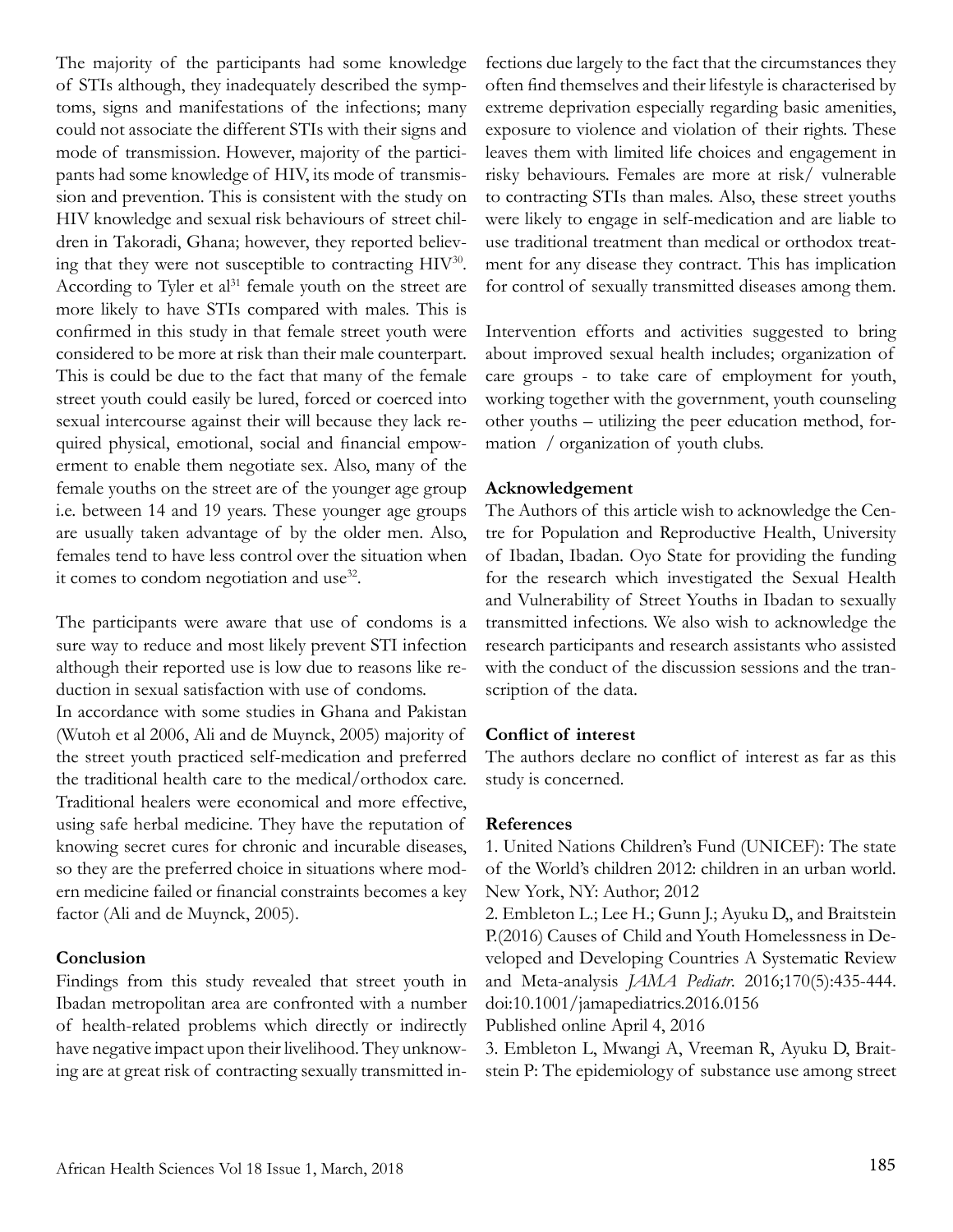children in resource-constrained settings: a systematic review and meta-analysis. Addiction 2013, 108(10):1722– 1733

4. United Nations (2008). United Nations briefing notes on the streets. United Nations Programme on Youth, Division for Social Policy and Development, Department of Economic and Social Affairs, 2 UN Plaza, DC2-13th floor, New York, NY 10017

5. Alem HW and Laha A. Livelihood of Street Children and the Role of Social Intervention: Insights from Literature Using Meta-Analysis Review Article Child Development Research Volume 2016, Article ID 3582101, 13 pages http://dx.doi.org/10.1155/2016/3582101

6. Asante, K O. Substance use and risky sexual behaviours among street connected children and youth in Accra, Ghana. Substance abuse treatment, prevention, and policy 2014, 1-45

7. Hathazi D, Lankenau SE, Sanders B, Jackson B,om J: Pregnancy and sexual health among homeless young injection drug users. *J Adolesc* 2009, 32(2):339–355.

8. Burns A, Daileader Ruland C, Finger W, Murphy-Graham E, McCarney R, Schueller R: Reaching out-of-school youth with reproductive health and HIV/AIDS information and services. Youth Issues Youth Net Program USA; 2004: Family Health International.

9. Albert-Mudingayi, PL. HIV KNowledge and sexual risk behaviour among street adolescents in Rehabilitation centres in Kinshasa:gender differences. *Pan African Medical Journal* 2011, 1-17

10. Nada KH, Suliman EDA: Violence, abuse, alcohol and drug use, and sexual behaviors in street children of greater Cairo and Alexandria, Egypt. *AIDS* 2010, 24:S39–S44 11. Kayembe PK, Mapatano MA, Fatuma AB, Nyandwe JK, Mayala GM, Kokolomami JI, Kibungu JP: Knowledge of HIV, sexual behaviour and correlates of risky sex among street children in Kinshasa, democratic republic of Congo. *East Afr J Public Health* 2008, 5(3):186–192.

12. Woan, J, Lin, J, and Auerswald, C. The health status of street children and youth in low- and middle-income countries: A systematic review of the literature. *Journal of Adolescent Health* 2013, 314-321.e12.

13. Mukuka L, Slonim-Nevo V. Aids-Related Knowledge, Attitude, and Behavior among Adolescents in Zambia. *Ethn Dis*. 2006 Spring;16(2):488-94

14. Oyo-Ita AE, Ikpeme BM, Etokidem AJ, Offor JB, Okokon EO, Etuk SJ. Knowledge of HIV/AIDS among secondary school adolescents in Calabar- Nigeria. *Ann Afr Med*. 2005; 4: 2-6

15. Bamgbose O. Teenage prostitution and the future of the female in Nigeria. *International Journal of Offender Therapy and Comparative Criminology* 2002, 46(5): 569 – 85

16. Dare O, Oladepo O, Cleland JG and Badru OM. Reproductive health needs of young persons in markets and motor parks in south west Nigeria. *African Journal of Medicine and Medical Science* 2001, 30(3): 199-205

17. Araoye MO. Child labor and sexual exploitation in Nigeria. Paper presented at the Symposium on the he African GirlChild: From Girl to Woman April 5-6, 2000. Organized by the Institute for the African Child, Ohio University, Athens, USA

18. Olley BO. Social and health behaviors in youths of the streets of Ibadan, Nigeria. *Child Abuse and Neglect*  2006, 30(3): 271-280

19. Richter LM and Swart-Kruger J. AIDS- risk among street children and youth: implications. *South African Journal of Psychology* 19975, 25(1): 31-8

20. Speizer I, Heller G, and Brieger WR. Survey Findings from the West African Youth Initiative. Final Evaluation of peer education intervention. Tulane University School of Public Health and Tropical Medicine 2000. New Orleans. Louisanna

21. Hudson CP. AIDS in rural Africa: a paradigm for HIV- prevention. *International Journal STD and AIDS*  1996, 7 (4): 236-43

22. Morakinyo, J, Odejide, A O. A community-based study of patterns of psychoactive substance use among street children in alocal government area of Nigeria. *Drug and Alcohol Dependence* 2003,71(2): 109–116

23. de Carvalho FT, Neiva-Silva L, Ramos MC, Evans J, Koller SH, Piccinini CA, Page-Shafer K. Sexual and drug use risk behaviors among children and youth in street circumstances in Porto Alegre, Brazil. *AIDS Behaviour Journal* 2006, 10(4):S57-66.

24. Kitzinger J. The methodology of focus groups: the importance ofinteractions between research participants. *Sociol. Health Ill* 1994. 16:103-21.

25. National Population Commission (Nigeria). Nigeria Demographic and Health Survey 2008. Calverton, Maryland: National Population Commission and ORC/Macro. 26. Santelli, J, Haerizadeh, S and McGovern, T. 'Inclusion with Protection: Obtaining informed consent when conducting research with adolescents', Innocenti Research Briefs 2017- 05, Methods: Conducting Research with Adolescents in Low- and Middle-Income Countries, no. 3, UNICEF Office of Research – Innocenti, Florence, 2017.